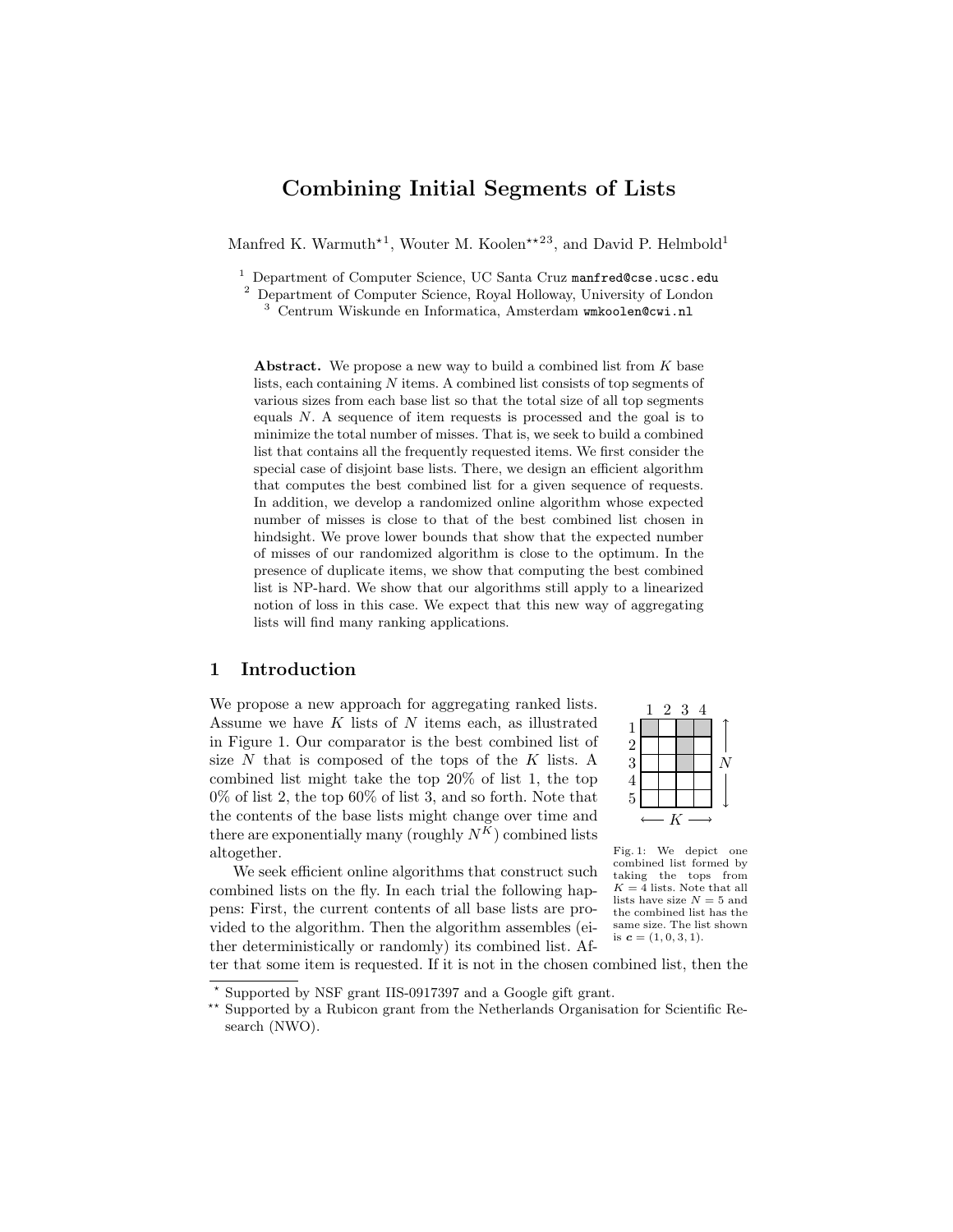algorithm incurs a miss (one unit of loss). Some or all of the base lists might also miss the requested item and might update themselves accordingly for the next trial.

The goal of the algorithm is to endure small additional loss (regret) over the best combined list chosen in hindsight once the entire request sequence and the time-varying contents of the base lists are known. We seek efficient online algorithms that implicitly maintain some information about all roughly  $N^K$ combined lists and can efficiently choose or sample a combined list from this information. As we shall see, probabilistic algorithms will have the advantage.

We claim that this setup has many applications. For example we can use our method to combine the listings produced by different search engines. Here a first goal is to combine the tops of the base lists for the purpose of maximizing hits. However in the case of search engines, we are also concerned with accumulating hits at the top of our chosen combined list and this aspect is not yet modeled by our approach. We briefly discuss such extensions in the conclusion Section 7.

Another important application is caching. In this case each list is the ranked list of items selected by a different caching strategy. We assume that all items have the same size and exactly  $N$  fit into the fast memory. The algorithm can simulate K caching strategies as "virtual caches" and then combines these virtual caches to form one "real cache". The virtual caches only record a few bytes of meta-data about each item in their cache: ID, link to the data, and calculated priority. Object data is only kept for the  $N$  items of the real combined cache. The memory cost for maintaining the virtual caches is negligible. The real combined cache can be updated as the virtual caching strategies change their item lists and the algorithm observes the performance of its combined cache.

Previous work Methods for building a real cache by combining a number of virtually maintained caching strategies using exponential weights were explored in [GWBA02]. The employed heuristics performed well experimentally. However no performance bounds were proven. The idea for building a real cache by combining the tops of two virtual lists was first developed in [MM03, MM04]. In this case the first list contained the most recently requested items and the second contained those that were requested more than once. The goal for building a combined list was to optimally balance recency and frequency information. A deterministic heuristic was developed for adjusting the top portion taken from each list. In this paper we prove a lower bound for any deterministic algorithm that shows that any such algorithm can be forced to have loss at least K B where  $B$  is the loss of the optimal combined list chosen in hindsight. We also give a randomized online algorithm whose expected loss is at most  $B$  plus an additional sublinear regret and show that the regret of this algorithm is optimal additional sublinear regret and show that<br>within a factor of  $\min(\sqrt{K}, \sqrt{\ln(N/K)})$ .

This paper was motivated by our previous work on combining caching heuristics [GWBA02]. In general, there are always two approaches to a rich problem setting. Either we can restrict the setting enough so that theoretical bounds are obtainable, or we can explore heuristics without provable guarantees that per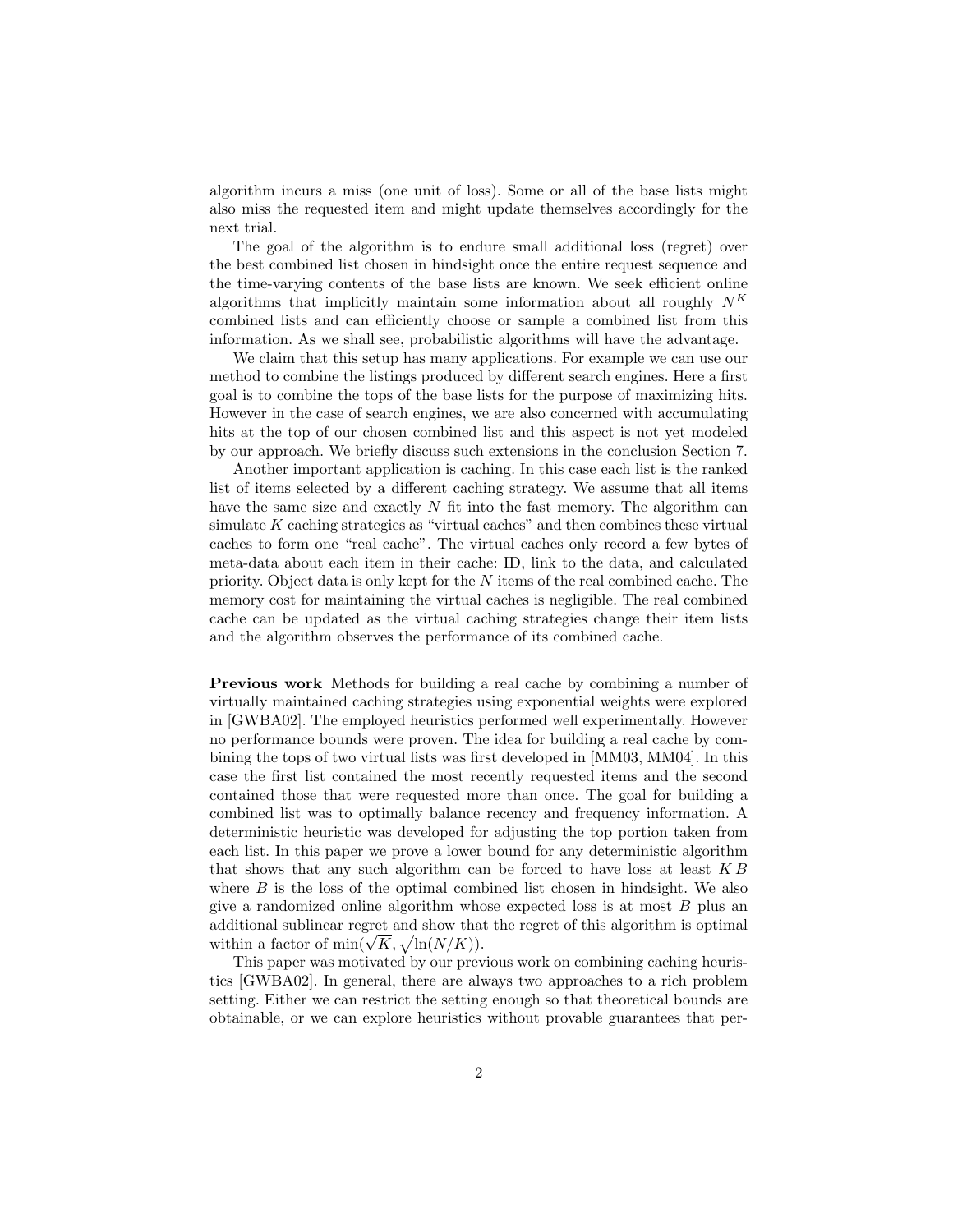form well in practice. Ideally the two approaches will meet eventually. In this paper we focus on algorithms for which we can prove regret bounds and we believe we made significant progress towards addressing practically interesting problems.

Aggregating experts One of the main metaphors of online learning has been the aggregation of many simple "experts" [LW94, Vov98, FS97]. In our application, each combined list serves as an expert. The online algorithm maintains its uncertainty over all experts as a mixture distribution and predicts based on this mixture. In more detail, the probability of a combined list  $c$  is proportional to  $\beta^{\mathbf{M}(\mathbf{c})}$ , where  $\mathbf{M}(\mathbf{c})$  is the number of misses of list  $\mathbf{c}$  and the update factor  $\beta$  lies in [0, 1).

There are exponentially many mixture weights (one per expert). However, as we shall see later, we still manage to obtain very efficient algorithms by manipulating the weights implicitly. We first discuss how to obtain a combined list from a mixture. One could consider thresholding the mean, using the median (this is new but only works for 2 lists) or sampling.

The weighted average (mean) does not correspond to a combined list A deterministic algorithm would naturally predict with the weighted majority (mean) of the mixture. That is, an item is in the chosen combined list if the total weight of all combined lists in the mixture that contain this item is at least 50%. Unfortunately, the weighted majority does not always correspond to a list of size N: For  $N = 4$  and  $K = 3$ , consider the case displayed in Figure 2, where we mix the 3 combined lists that contain the top halves of 2 out of the 3 list; if the mixture is uniform on these 3 combined lists, then all items in the top halves of each of the 3 lists have total weight 2/3, which is 6 elements altogether and this is more than  $N = 4$ .



Fig. 2: Counterexample against obtaining a combined list by mean thresholding. Consider the combined lists  $(a)$ ,  $(b)$  and  $(c)$ , which each use 4 items with weight 1. The uniform mixture over  $(a)$ ,  $(b)$ and (c) (displayed as (d)), sports 6 elements with weight 2/3 each. By including the items whose mean weight exceeds some threshold, we end up with either 0 or 6 elements, but not the desired 4.

Deterministic algorithm for the case of two lists based on the median In the case of  $K = 2$  (i.e. two lists of size N), there are  $N + 1$  combined lists  $c_0, \ldots, c_N$ , where  $c_i = (i, N-i)$  contains the i top elements from the first list and the  $N - i$  top elements from the second list. These combined lists are displayed in Figure 3.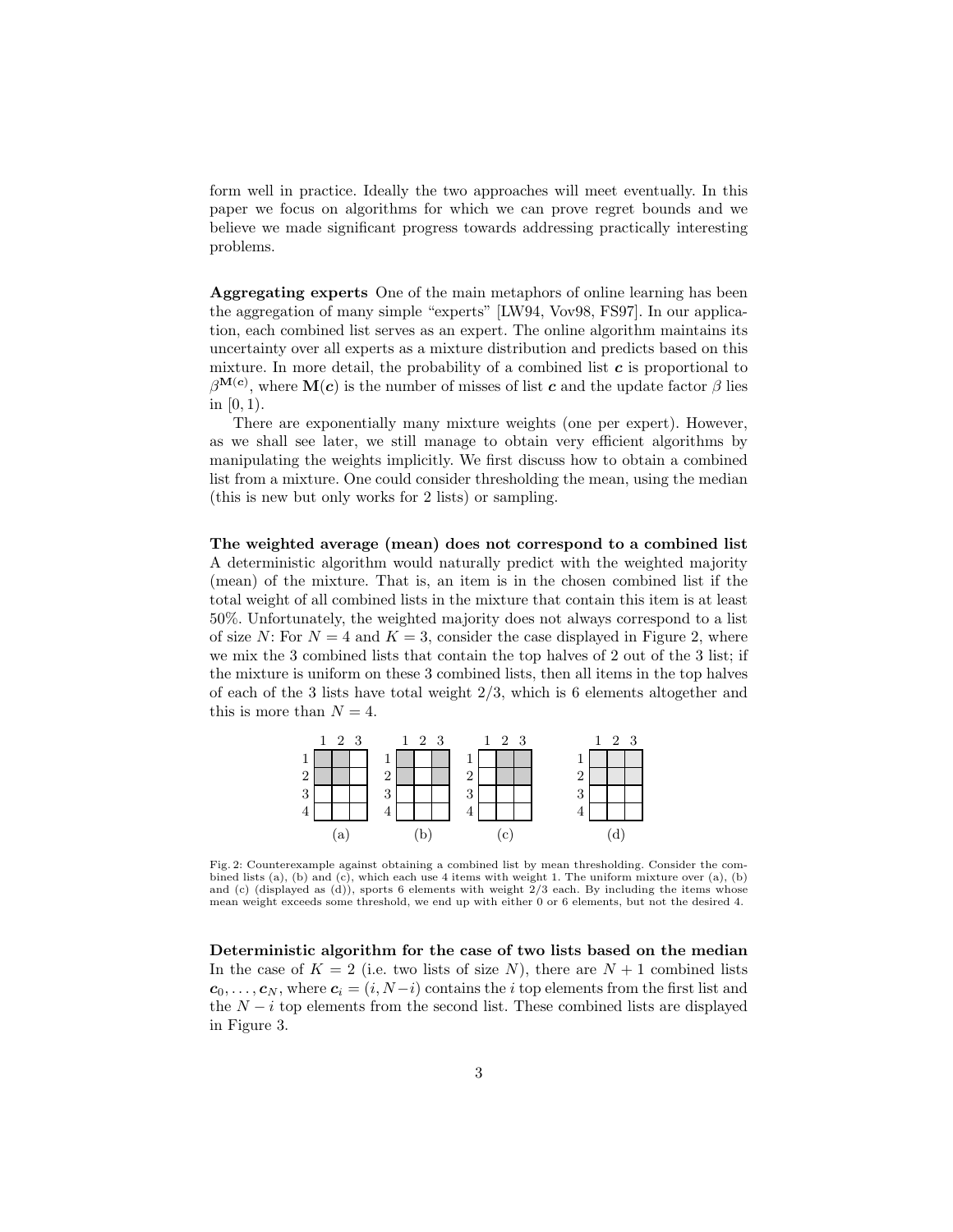

Fig. 3: The 6 combined lists of size  $N = 5$  from  $K = 2$  base lists

For  $K = 2$  disjoint lists there is a simple algorithm producing a single combined list of the right size N based on the median that circumvents the problem with the mean discussed in the previous section. It maintains the same exponential weight discussed before but chooses a combined list  $c_i$  s.t. the total weights of the lists  $c_0, \ldots, c_{i-1}$  and the lists  $c_{i+1}, \ldots, c_N$  are both at most half. In other words the algorithm picks the combined list from  $\langle c_0, c_1, \ldots, c_N \rangle$  with the median weight and we call this deterministic algorithm the Weighted Median algorithm. Whenever a miss occurs, then at least half of the total weight is multiplied by  $\beta$ : If the item was on the first list and was missed by the median list  $c_i$ , then at least  $c_0, \ldots, c_i$  are multiplied by  $\beta$ , which contain at least half of the total weight. Similarly, if the item was on the second list and missed by  $c_i$ , then at least  $c_i, \ldots, c_N$  are multiplied by  $\beta$ , which is again at least half of the total. The case when the item did not appear on either base list is trivial.

Since at least half of the total weight is multiplied by  $\beta$ , an analysis paralleling the analysis of the deterministic Weighted Majority algorithm [LW94] gives the following loss bound after tuning  $\beta$  based on N and the *budget B*, i.e. the loss of the best combined list in hindsight:

$$
2B + O\left(\sqrt{B\ln(N+1)} + \ln(N+1)\right).
$$

There are two problems with this deterministic algorithm: It has the factor 2 in front of the budget and we don't know how to generalize it to more than 2 lists. This is not surprising because we show in this paper that any deterministic algorithm can be forced to incur loss  $K B$ , where  $B$  is the loss of the best. Nevertheless, algorithms based on this approach perform well experimentally [Sca07] and beat the previous deterministic heuristics developed in [MM03, MM04].

Probabilistic algorithms based on sampling Our approach is to apply the Hedge algorithm [FS97] to the exponentially many combined lists. It uses the same exponential weights that are proportional to  $\beta^{M(c)}$  for list c but now we simply pick a combined list at random according to the mixture coefficients on all the combined lists. This ensures that the randomly chosen combined list is of the right size and hence circumvents the fact that the mixture does not represent a single combined list. The expected loss of the mixture is the mixture of the losses of the individual combined lists. When  $\beta$  is properly tuned as a function of the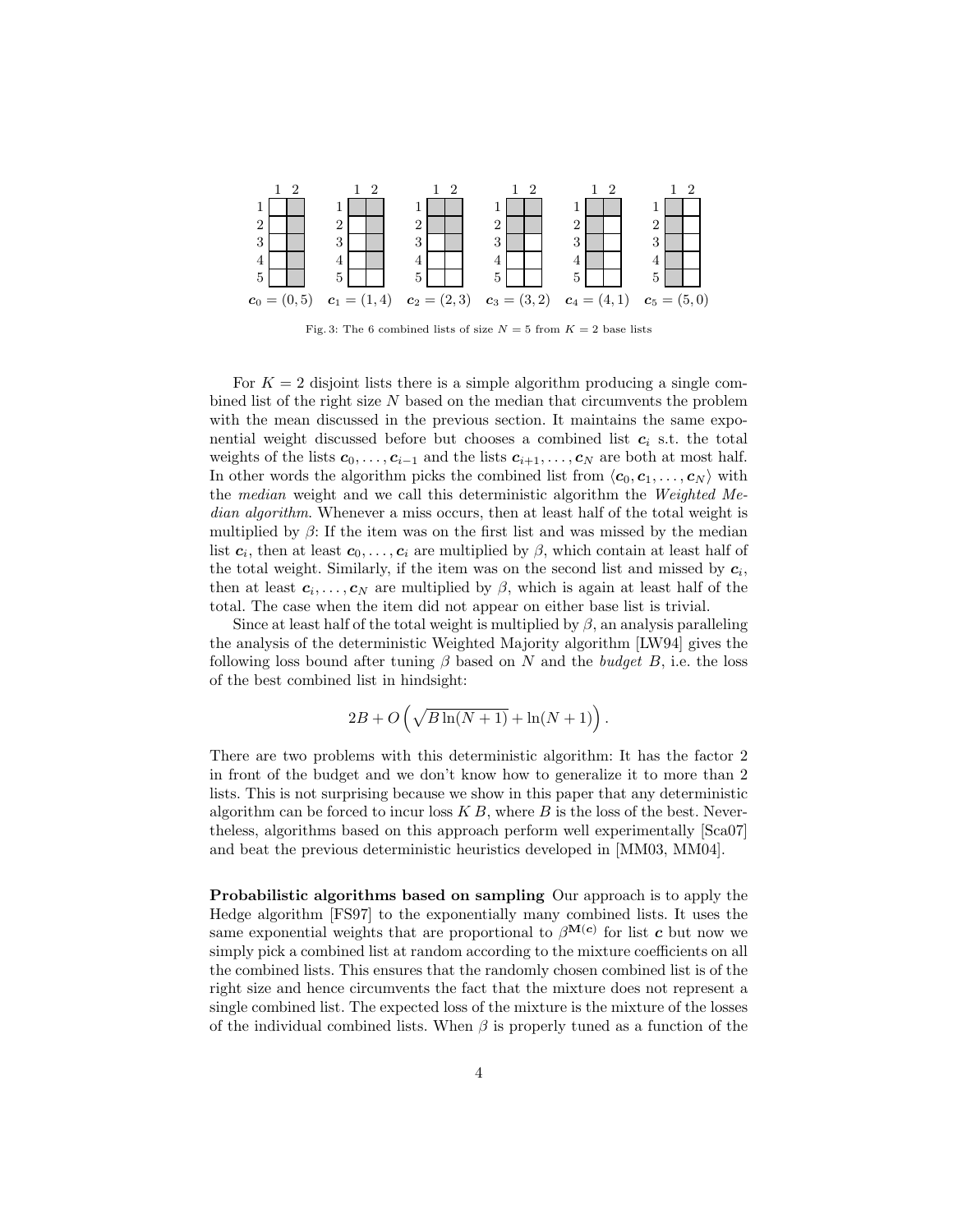budget B and the number of combined lists, then the probabilistic algorithms achieve expected loss  $B + O(\sqrt{BK \ln N})$ . Note that now the factor in front of the budget  $B$  is one (whereas any deterministic algorithm can be forced have loss at least  $KB$ , see Section 5). The caveat of the probabilistic algorithms is that the list they predict with may change significantly between trials and in applications where there is a cost for changing the prediction, such algorithms are not useful. We discuss this issue again in the conclusion Section 7.

Hedge vs Follow the Perturbed Leader The two main flavors of efficient online algorithms for dealing with a linear loss are Hedge [FS97] and Follow the Perturbed Leader [KV05]. Hedge based algorithms usually have slightly better loss bounds, whereas FPL-type algorithms typically have computational advantages. In this paper, completely contrary to those general rules, we present a Hedge-based algorithm that is fundamentally faster for our problem than the best-known FPL algorithm. The reason for this anomaly is that the computations for Hedge can be accelerated using the Fast Fourier Transform, whereas only a slower acceleration is known for finding the best combined list.

Outline of the paper After setting the stage formally in Section 2, we begin by sketching the batch algorithm in Section 3. We then give our main randomized algorithm gorithm in Section 4 whose (expected) regret can be bounded by  $O(\sqrt{BK \log N})$ , where  $B$  is the loss budget of the best combined list. It simulates the Hedge algorithm on the exponentially many combined lists. We first assume that all base lists are disjoint, i.e. the requested item appears on at most one base list. This assumption lets us express the 0-1 loss/miss of a combined list as a sum over the initial segments of the base lists. The straightforward implementation requires  $O(KN^2)$  time per trial. However we found a way to speed up the algorithm using Fast Fourier Transform for an improved time of  $O(KN \ln N)$  per trial.

A number of lower bounds are given in Section 5. Any deterministic algorithm can be made to suffer loss at least  $KB$ , i.e. such algorithms cannot achieve sublinear regret. We also prove that any probabilistic algorithm can be forced to sublinear regret. We also prove that any probabilistic algorithm can be forced to have regret at least  $\Omega(\max(\sqrt{B \ln N}, \sqrt{B K}))$ . Thus when either K is constant or  $N = \Theta(K)$ , the regret of our probabilistic algorithm is optimal within a constant factor.

In Section 6 we then address the case where duplicates are allowed between base lists. In this case we show that the question of whether there is a list with no misses is NP-hard. We then address the same problem with a surrogate loss. We "linearize" the loss much in the same way NP-completeness was avoided when learning disjunctions (by switching from 0-1 loss to attribute loss). In short, if the requested item occurs 5 times on the lists, then a combined list that hits this item 2 times now has loss 3. We can show that our algorithm now has a regret bound of  $O(\sqrt{BK^2 \log N})$  for the linearized loss. Note the additional factor of K which is due to the fact the range of the loss per trial is now  $[0, K]$ . We also discuss an alternate method for solving the problem with duplicates based on the online shortest path problem and using Component Hedge [KWK10]. This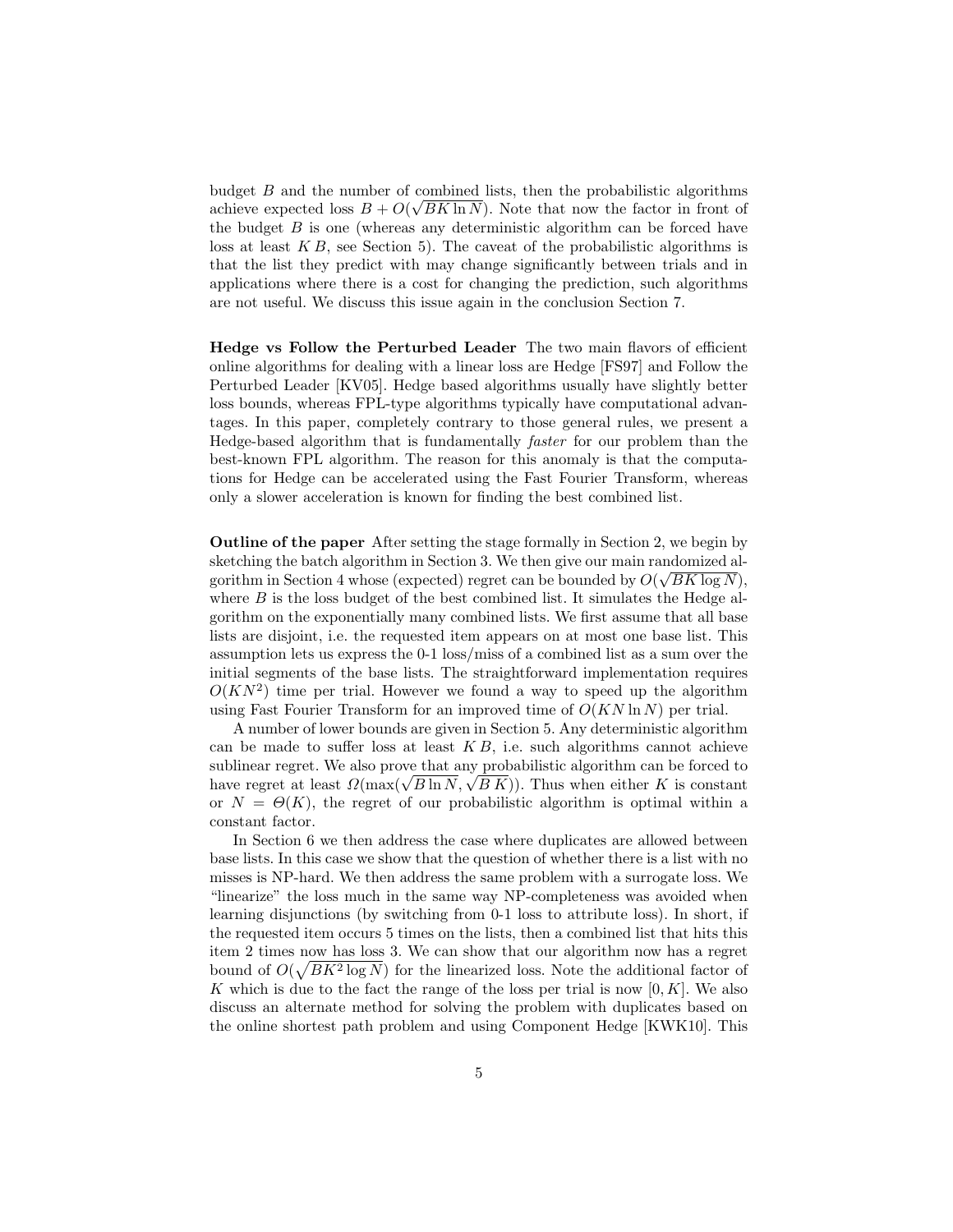algorithm achieves regret  $O(\sqrt{BK \log N})$  for the problem with duplicates (i.e. no additional range factor). However we do not know how to bound the running time for the iterative projection computation employed by the algorithm. We conclude with a number of open problems in the final section.

## 2 Setting

Recall that we have  $K$  base lists of  $N$  slots each. Until Section 6 we assume that each item appears at most once on all list. For  $k \leq K$ , we identify a (partial) combined list with a vector of counts  $\mathbf{c} = (c_1, \ldots, c_k)$ , where  $c_i$  denotes the number of items taken from the top of base list  $i$ . We denote the set of combined lists using *n* elements from  $k$  base lists by



$$
\mathbb{C}_{n,k} := \{ \mathbf{c} \in \{0,\ldots,n\}^k \mid \sum_{i=1}^k c_i = n \}.
$$

We also think about  $\mathbb{C}_{n,k}$  as the set of paths from  $(0,0)$  to  $(n, k)$  through the graph shown in Figure 4. Representational issues aside, the number of combined lists is rather large:

Fig. 4: Dynamic programming diagram for 
$$
K = 4, N = 5
$$
. There is a 1-1 correspondence between  $(0,0) - (4,5)$  paths in this graph and combined lists. The marked path corresponds to the combined lists shown in Figure 1. In general, combined list  $\mathbf{c} = (c_1, \ldots, c_K)$  corresponds to path  $(0,0) - (1, c_1) - (2, c_1 + c_2) - \ldots - (k, \sum_{i=1}^k c_i) - \ldots - (K, N).$ 

$$
\ln |\mathbb{C}_{N,K}| = \ln \binom{N+K-1}{K-1} \le (K-1)\ln \frac{(N+K-1) e}{K-1} = O\left(K \ln \frac{N}{K}\right) \tag{1}
$$

The right equality holds under our assumption that  $N \geq K$ . To appreciate the sheer number of lists, consider for example that  $|\mathbb{C}_{10,20}| \approx 10^7$ , while  $|\mathbb{C}_{100,20}| \approx$  $4.9 \cdot 10^{21}$ .

Different trials can have different lists and requested items. What is important is the list and position containing the requested item. A single trial is summarized by a  $(N+1) \times K$  dimensional miss matrix **M**, where for  $0 \leq c \leq N$  and  $1 \leq k \leq K$ , the entry  $M_{c,k}$  is one if the requested item appears on base list k in a position strictly greater than c and zero otherwise. The sum  $\mathbf{M}(\mathbf{c}) \coloneqq \sum_{i=1}^{k} M_{c_i,i}$ is zero when combined list  $c$  contains the request item, and one when  $c$  misses the requested item on the disjoint lists. We often sum miss matrices over trials:  $M<sup>t</sup>$  denotes the miss matrix for trial t and  $M<sup>{t}</sup>$  is the cumulative miss matrix before trial t, i.e.  $M_{c,k}^{< t} := \sum_{s < t} M_{c,k}^s$ . Therefore  $\mathbf{M}^{< t}(c) = \sum_{i=1}^k M_{c_i,i}^{< t}$  is the total number of misses made by the combined list  $c$  in the first  $t - 1$  trials.

We allow items to occur on multiple lists in Section 6. There, when M is a single trial miss matrix,  $M(c)$  can be greater than one. For example, if the requested item occurs on 5 different base lists and c has it twice then  $M(c) = 3$ .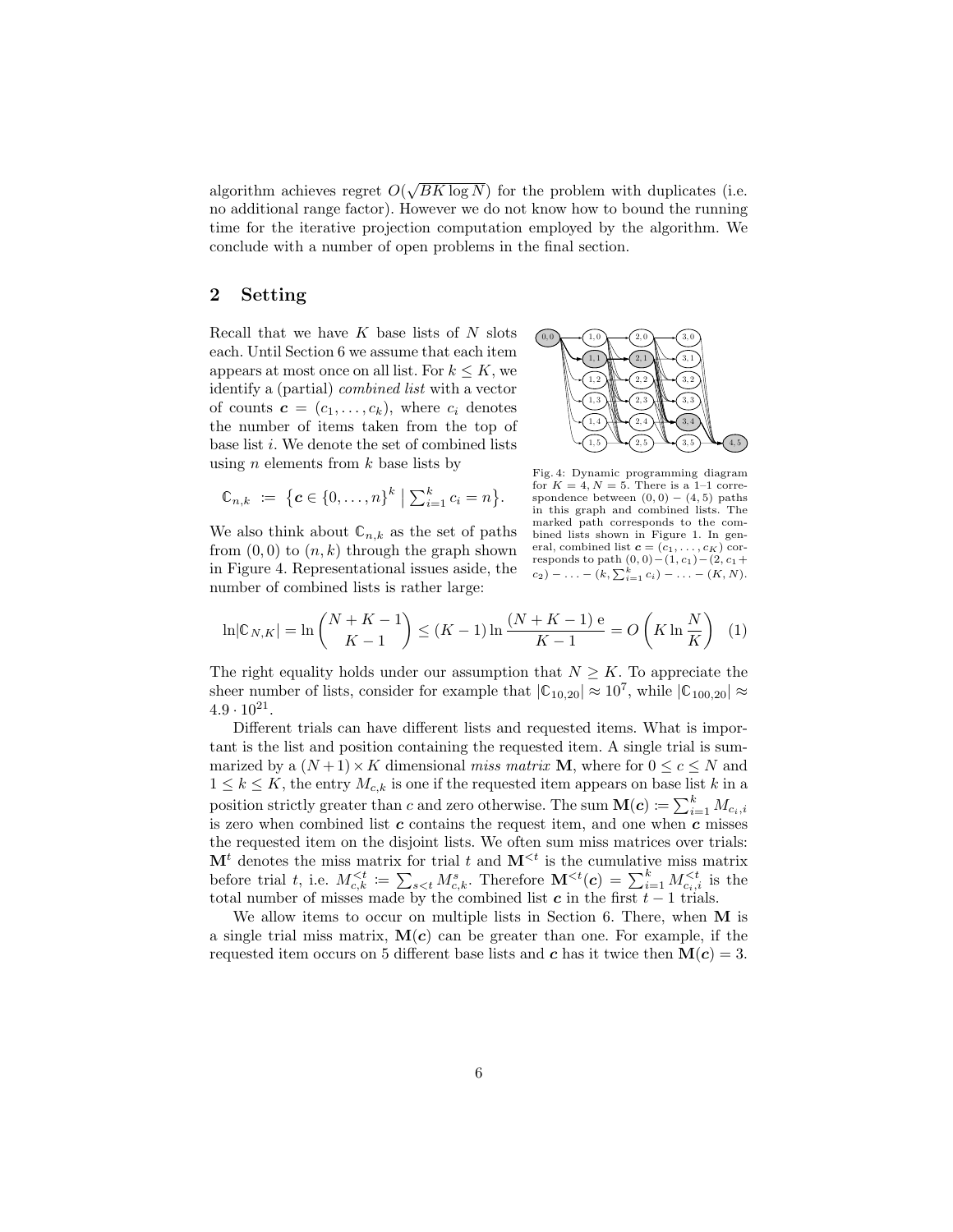#### 3 Batch algorithm

Let  $\mathbf{M} = \sum_{t=1}^{T} \mathbf{M}^t$  denote the cumulative miss matrix after T trials. The hindsight-optimal list  $c^*$  and its loss B are given by

$$
c^* \ := \ \underset{\boldsymbol{c} \in \mathbb{C}_{N,K}}{\operatorname{argmin}} \, \mathbf{M}(\boldsymbol{c}) \qquad \qquad B \ := \ \mathbf{M}(\boldsymbol{c}^*) \ = \ \underset{\boldsymbol{c} \in \mathbb{C}_{N,K}}{\min} \, \mathbf{M}(\boldsymbol{c}).
$$

Brute-force evaluation of the minimum is intractable, viz (1). But we can exploit the structure of  $\mathbb{C}_{N,K}$  and  $\mathbf{M}(\mathbf{c})$  to compute  $\mathbf{c}^*$  and  $B$  efficiently. Let  $B_{n,k}$  denote the loss of the best combined list with n elements from the first  $k$  base lists:

$$
B_{n,k} := \min_{\mathbf{c} \in \mathbb{C}_{n,k}} \mathbf{M}(\mathbf{c}).
$$

Hence  $B = B_{N,K}$ . Now observe that  $B_{\star,\star}$  satisfies the recurrence for  $0 \le n \le N$ :

$$
B_{n,1} = M_{n,1} \quad \text{and} \quad B_{n,k} = \min_{0 \le c \le n} B_{n-c,k-1} + M_{c,k}, \quad \text{for } 1 < k \le K.
$$

By straightforward tabulation, the loss  $B = B_{N,K}$  of the best combined list can be computed in time  $O(KN^2)$ . Interestingly, we can tabulate even faster. The column  $B_{\star,k}$  is the infimal convolution<sup>4</sup> of  $B_{\star,k-1}$  and  $\mathbf{M}_{\star,k}$ . The bestknown algorithm for general infimal convolution is  $O(\frac{N^2}{\ln N})$  due to [BCD<sup>+</sup>06]. In our setting, both  $B_{\star,k-1}$  and  $M_{\star,k}$  are non-increasing. However it is an open problem whether these special properties lead to an improved time bound. Once  $B_{\star,\star}$  is known, it is easy to recover the optimal combined list  $c^*$  in  $O(NK)$  time.

The above dynamic programming algorithm immediately leads to an online algorithm, called Follow the Perturbed Leader (FPL)[KV05], which has small regret compared to the best list chosen in hindsight. At trial  $t$ , FPL adds a random perturbation matrix to  $\mathbf{M}^{\leq t}$  and chooses the best combined list with respect to that perturbed miss matrix. FPL has slightly weaker regret bounds [HP05] than Hedge, but is usually faster. Surprisingly we show in the next section that for combined list the Hedge algorithm is actually faster: it requires  $O(KN \ln N)$  time instead of  $O(\frac{KN^2}{\ln N})$  for FPL.

## 4 The randomized online algorithm based on sampling

In this section we develop an efficient randomized online algorithm and prove that its loss is not much larger than  $B$ , the loss of the best combined list chosen in hindsight. The algorithm is the well-known Hedge algorithm [FS97] where the combined list function as the experts. The algorithm (implicitly) maintains weights proportional to  $\beta^{M(c)}$  for each combined list c. There are two versions of the Hedge algorithm. The first one predicts with the mixture vector over the experts and incurs loss equal to dot product between the mixture vector times the loss vector. Since the mixture vector is exponential in size we have to use

 $\frac{4}{4}$  Aka (min, +) convolution or min-convolution or inf-convolution or epigraphical sum.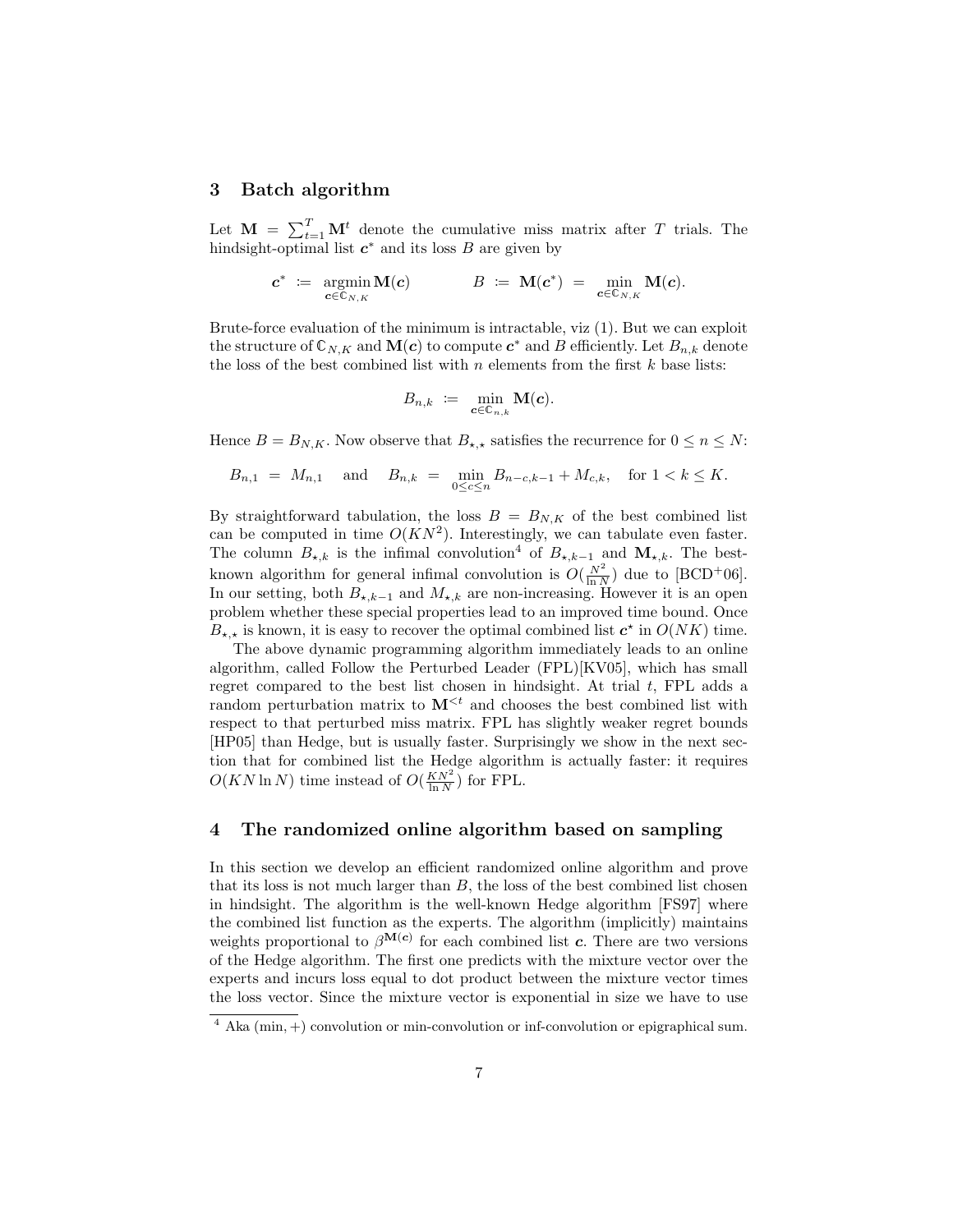the second version. Like the Randomized Weighted Majority algorithm [LW94], this version outputs an expert drawn at random from the mixture. The loss is the loss of the drawn combined list and the goal is to bound the expected loss of the algorithm in relation to the loss of the best list chosen in hindsight.

Our contribution lies in the efficient implementation of the sampling version of the Hedge algorithm for combined lists. Following [TW03], we crucially use the fact that in our application, the loss  $M(c)$  of a combined list c decomposes into a sum:  $\mathbf{M}(\boldsymbol{c}) = \sum_{k=1}^{K} M_{c_k,k}$ . Thus the weight of  $\boldsymbol{c}$  is proportional to the product  $\prod_{k=1}^K \beta^{M_{c_k,k}}$ . This property of the weights allows us to efficiently sample a combined list according to the mixture prescribed by the exponential weights of Hedge. The computation is based on dynamic programming, similar to the batch algorithm, but it is faster:  $O(KN \ln N)$  instead of  $O(\frac{KN^2}{\ln N})$  per trial.

Before showing this speedup, recall that the expected regret of the Hedge algorithm after tuning the learning rate  $\eta$  [FS97] is bounded by  $B + \sqrt{2B \ln E} +$  $\ln E$  where E is the number of experts with loss range [0, 1] per trial and B is the loss budget of the best expert. In our application,  $\ln E$  is  $O(K \ln \frac{N}{K})$  by (1), giving us the following regret bound for our algorithm:

$$
B + O\left(\sqrt{BK \ln \frac{N}{K}} + K \ln \frac{N}{K}\right).
$$
\n(2)

Note that the loss of a combined list lies in  $\{0, 1\}$  since we assumed that the base lists are disjoint.

We now give the efficient implementation of the sampling. Let  $\mathbf{M} = \mathbf{M}^{$ denote the cumulative miss matrix before trial  $t$ . In trial  $t$ , we need to efficiently sample combined list  $c \in \mathbb{C}_{N,K}$  with probability proportional to  $\prod_{k=1}^K \beta^{M_{c_k,k}}$ . We first compute the *normalization*  $Z_{N,K}$ , which is defined for all (partial) combined lists as follows

$$
Z_{n,k} \ := \ \sum_{{\boldsymbol{c}} \in {\mathbb{C}}_{n,k}} \beta^{{\bf M}({\boldsymbol{c}})}.
$$

To efficiently compute  $Z_{\star,\star}$ , we again derive a recurrence. For all  $0 \leq n \leq N$ ,

$$
Z_{n,1} = \beta^{M_{n,1}} \quad \text{and} \quad Z_{n,k} = \sum_{c_k=0}^{N} Z_{n-c_k,k-1} \beta^{M_{c_k,k}}, \quad \text{for } 1 < k \le K.
$$

Even more compactly, we have

$$
Z_{\star,k} = Z_{\star,k-1} * \beta^{\mathbf{M}_{\star,k}} \quad \text{for } 1 < k \le K
$$

where \* denotes real discrete convolution, i.e.  $(x * y)_n = \sum_i x_{n-i} y_i$ . Since the convolution of two vectors of length  $N$  each can be performed in time  $O(N \ln N)$  using the Fast Fourier Transform [CT65], we can tabulate  $Z_{\star,\star}$  in time  $O(KN \ln N)^5$ 

 $5$  A similar approach was used in [KM05] to obtain a similar speedup in the completely different context of computing the stochastic complexity of the Multinomial model.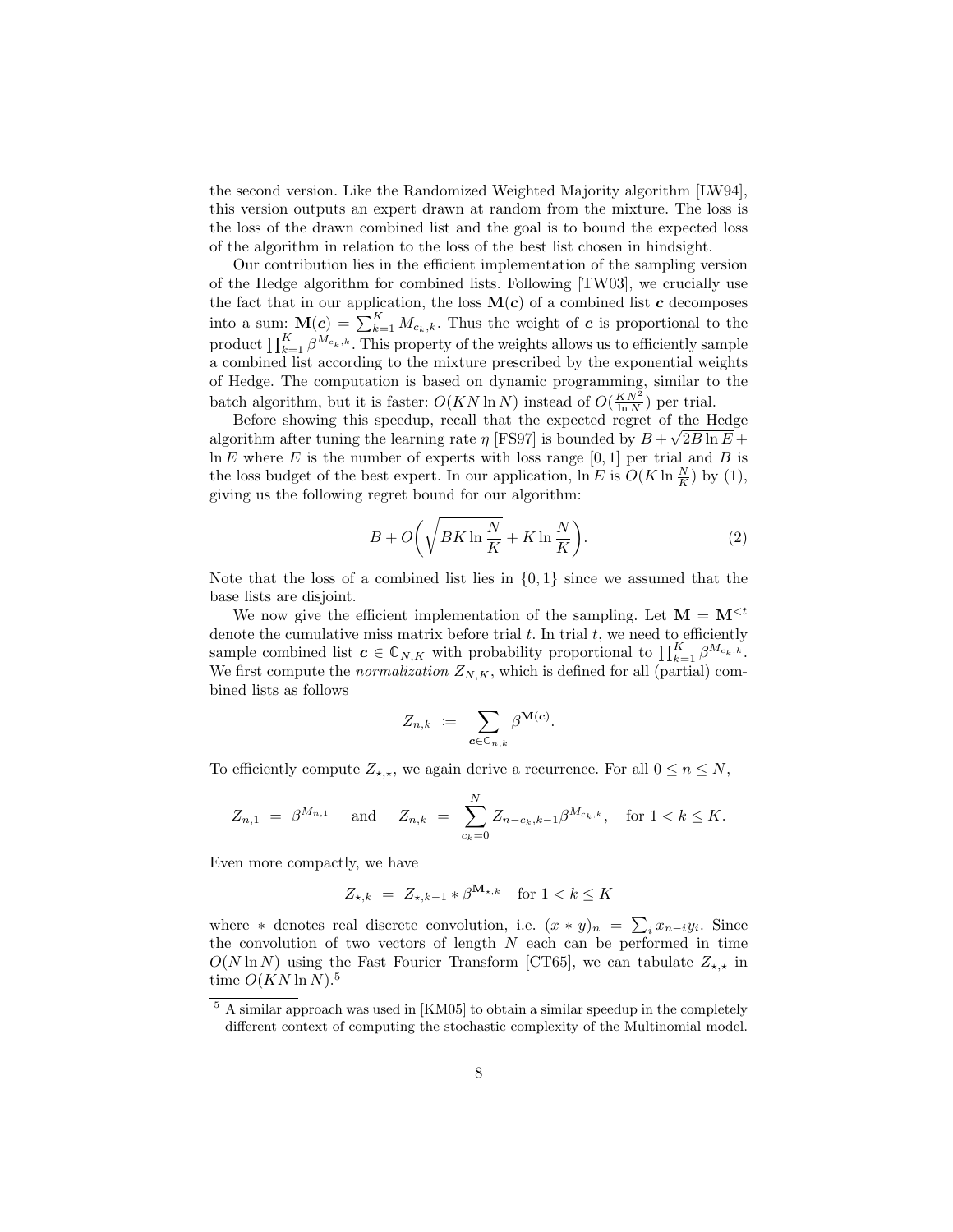Sampling a list from  $c \in \mathbb{C}_{n,k}$  with probability proportional to  $\beta^{\mathbf{M}(c)}$  is now done as follows: First draw the last element  $c_k = j$  with probability equal to  $Z_{n-j,k-1}\beta^{M_{j,k}}/Z_{n,k}$ . Then recursively sample the initial part of the list from  $\mathbb{C}_{n-j,k-1}$ . The probability of drawing the full  $c \in \mathbb{C}_{N,K}$  telescopes to  $\beta^{\mathbf{M}(c)} / Z_{N,K}$ as desired. Once we have  $Z_{\star,\star}$  tabulated, the sampling itself takes  $O(KN)$  time.

An analogous approach can be used to compute the expected loss of Hedge if that is of interest, e.g. for external model selection.

We already mentioned in Section 2 that it is possible to identify combined lists with paths through the specific graph shown in Figure 4. Therefore any algorithm that has small regret compared the best path chosen in hindsight is a competitor to our algorithm. The online shortest path problem has received considerable attention both in the full-information and in the bandit setting [TW03, KV05, AHR08, CBL09, KWK10]. However, for that problem it is assumed that the adversary can control the loss of each individual edge and as a result any algorithm requires an update time that is at least on the order of the number of edges. This is not the case in our setting. We have  $O(KN^2)$  edges in our graph, and yet we achieve update time  $O(KN \ln N)$ . How is this possible? First note that a miss matrix  $M$  has only  $KN$  parameters. Put another way, the losses of the edges are partitioned into equivalence classes of size  $O(N)$  and all edges of the same class always have the same loss:

 $\forall 0 \leq n, n' \leq N-i, 1 \leq k < K : (n, k) \rightarrow (n+i, k+1) \sim (n', k) \rightarrow (n'+i, k+1).$ 

This feature of our problem allows us to use convolutions and obtain update time that is lower than the number of edges in the shortest path formulation.

#### 5 Lower bounds

In the noise-free case (there is a combined list with no misses), the minimax regret for deterministic algorithms was proven to be  $\Omega(K \ln N)$  with the first author's students in a class project [SS07]. Here we focus on the noisy case. We begin with a simple adversary argument against any deterministic algorithm and then turn to lower bounds for randomized algorithms.

|               | $\mathbf{z}$ | 3 | 4 |
|---------------|--------------|---|---|
|               |              |   |   |
|               |              |   |   |
| $\frac{1}{2}$ |              |   |   |
| $\frac{4}{5}$ |              |   |   |
|               |              |   |   |

We first show a simple lower bound of  $KB$  against any deterministic algorithm, where  $B > 0$  is the number of misses of the best combined list in hindsight. We assume that  $B$  is known to both the algorithm and adversary and  $N \geq K$ . As illustrated by Figure 5, the adversary tags the following  $K$ items as "special": item  $N - K + 2$  from the 1st list and the

Fig. 5: For  $N = 5$ ,<br> $K = 4$  the spe- $= 4$  the special items are put in the marked positions. One must be missed by any combined list of size N.

top items from the remaining  $K - 1$  lists. Any combined list of size N must miss at least one of these K special items because to contain them all would require a list of size  $N - K + 2 + K - 1 = N + 1$ . In each trial the adversary simply hits one of the special items missed by the combined list produced by the deterministic algorithm. Since combined lists have size  $N$ , at least one special item will be missed in each trial.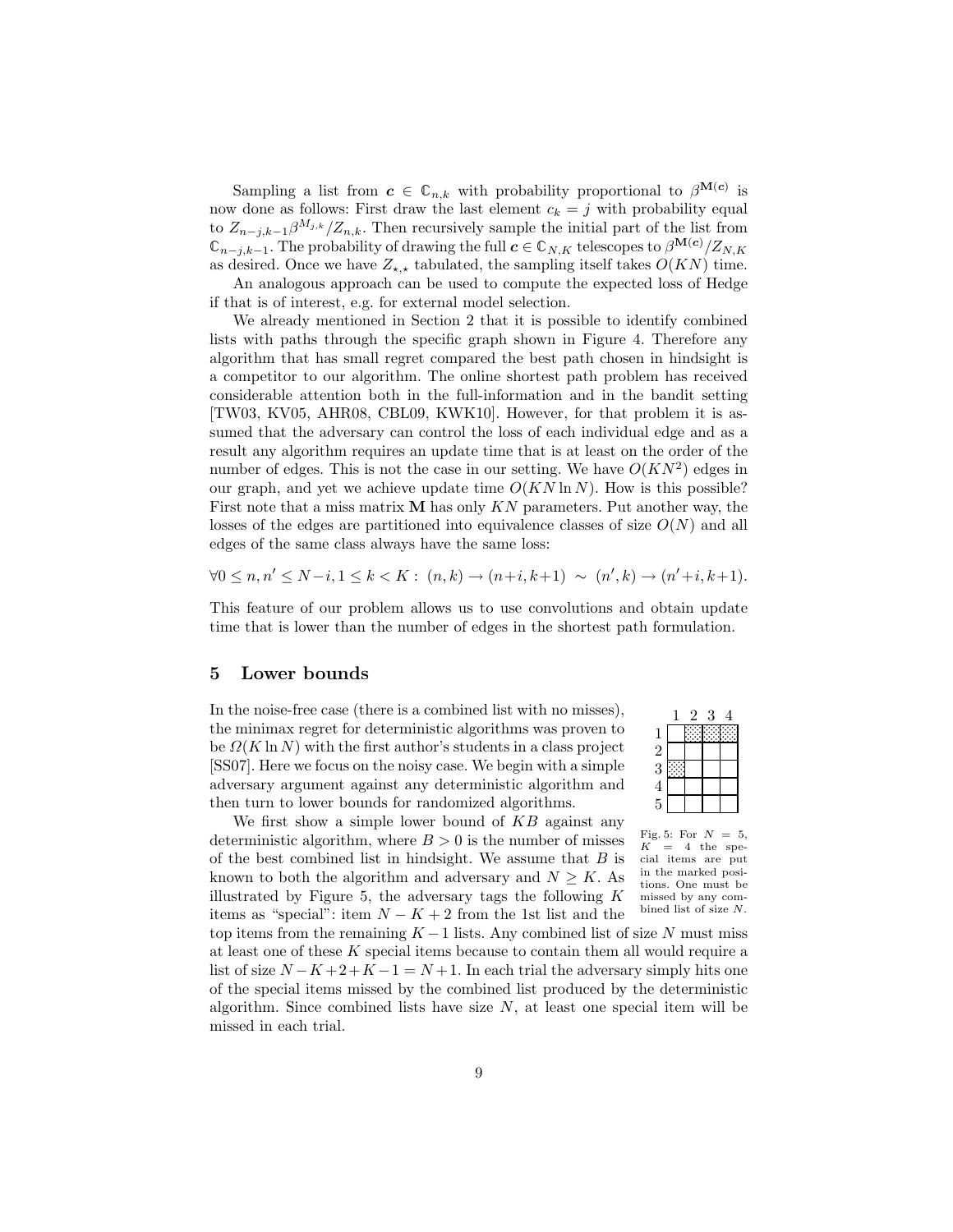In T trials, the algorithm incurs T misses, but the number of misses of the best combined list is at most  $\frac{T}{K}$ . The reason is that the best combined list leaves out the special item with the lowest number of hits and the lowest number is at most  $\frac{T}{K}$ . So if the best has loss B then any deterministic algorithm can be forced to have loss at least KB, and thus regret at least  $B(K-1)$ .

We now build techniques for proving our lower bound against any randomized algorithm in stages. The basic component of our lower bound constructions will be the standard 2-expert game. The game is parametrized by a loss budget B. There are two players, the Algorithm and the Environment, and the game proceeds in rounds. At the beginning of each round, the Algorithm chooses its prediction, which is a pair  $(w_1, w_2)$  with  $w_1, w_2 \geq 0$  and  $w_1 + w_2 = 1$ . The Environment then chooses one of two possible outcomes: expert 1 makes a mistake, or expert 2 makes a mistake. If expert 1 makes a mistake, the Algorithm incurs loss  $w_1$ ; if expert 2 makes a mistake, the Algorithm incurs loss  $w_2$ . The game ends when one expert has made at least  $B+1$  mistakes. Let  $g_2(B)$  be the largest total loss the Environment can force the Algorithm to incur in this game. It can be shown based on results in  $[AWY08]$  that for any integer budget  $B$ 

$$
g_2(B) \ge B + \sqrt{\frac{B}{\pi}}.
$$

We now prove a lower bound on the regret in the  $K = 2$  list case of

$$
B + \sqrt{\frac{B\log_2(N+1)}{\pi}}
$$

against any randomized algorithm A. We do this by constructing a trial sequence using the above 2-expert case as a building block on which  $A$  incurs at least this much loss while there is at least one combined list with loss at most  $B$ . For the sake of simplicity of the presentation we assume that  $N = 2<sup>S</sup> - 1$  for some integer S that divides the budget B.

The game consists of  $S = \log_2(N+1)$  stages, each stage using up a proportion  $B/S$  of the loss budget and causing a loss of at least  $g_2(B/S)$  to the algorithm. Therefore, the total loss of the algorithm will be at least the desired result

$$
S\left(\frac{B}{S}+\sqrt{\frac{B}{S\pi}}\right)=B+\sqrt{\frac{BS}{\pi}}.
$$

We have two lists, each with  $N$  elements. During stage 1, we access only two elements, the middle elements (those in position  $(N+1)/2$  on the first and position  $(N + 1)/2$  on the second list). Notice that a deterministic prediction can include at most one of the middle elements. Intuitively, stage 1 will decide whether it is better to include the middle element from list 1 or from list 2. This is done using the 2-expert game in a manner described below.

Suppose we decided to include the middle element from list 1. This means we have removed from consideration the first half of elements of list 1 (they are included) and the last half of elements of list 2 (they are not included). During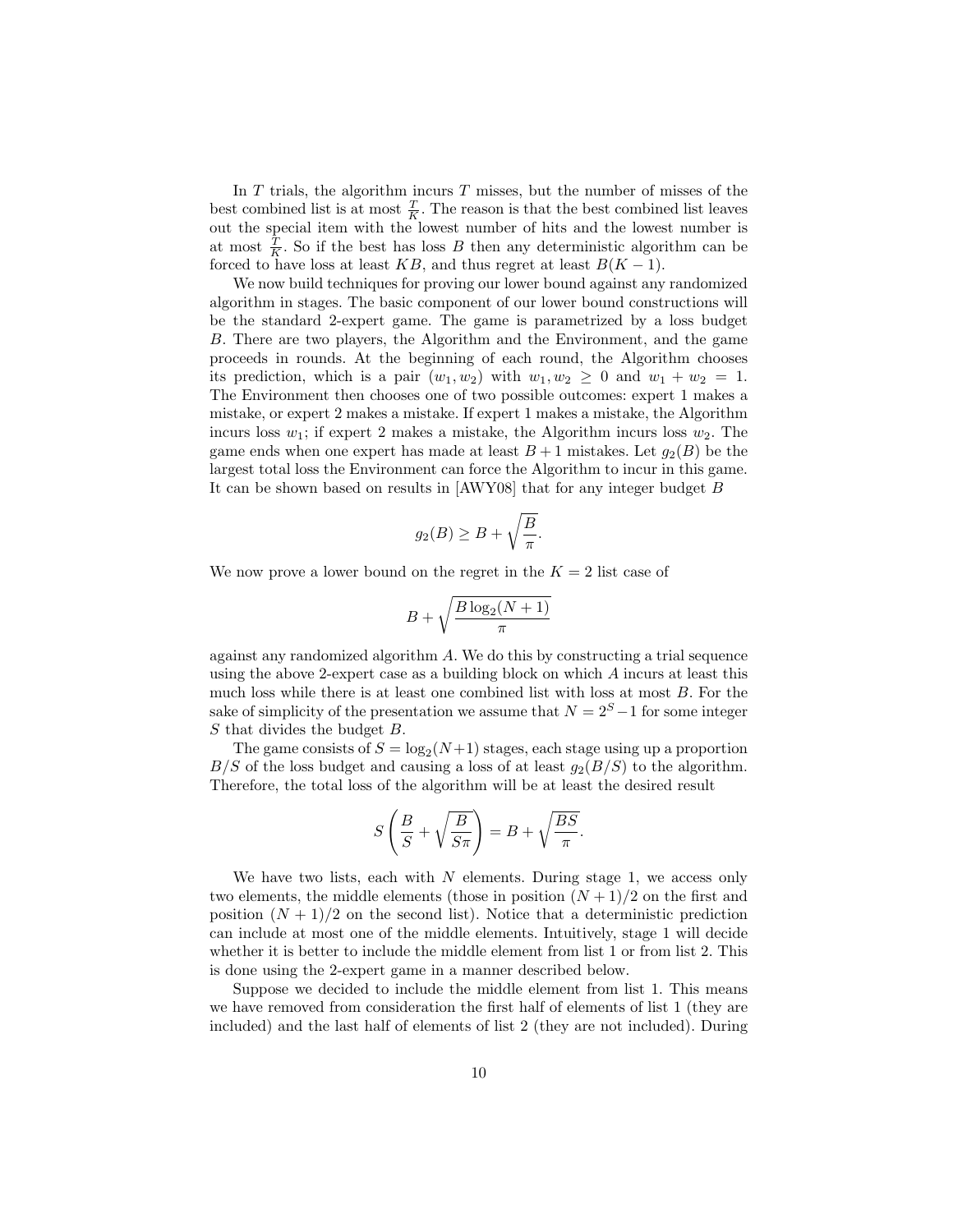stage 2 we similarly decide between the middle element of the second half of list 1, and the middle element of the first half of list 2. Suppose we now decide in favor of list 2. This means that we have decided to include at least  $(N+1)/2$ elements from list 1, at least  $(N + 1)/4$  elements from list 2, and  $(N - 3)/4$ elements are yet to be decided. We continue this process, halving the remaining range at each stage, until only one good combined list remains. This argument proves the following lower bound:

**Theorem 1.** Let  $N + 1$  be a power of 2 and B be a budget that is divisible by  $\log_2(N+1)$ . Then for any randomized online algorithm A for the  $K=2$  list problem there is a sequence of request on which A incurs at least loss

$$
B + \sqrt{\frac{B \log_2(N+1)}{\pi}}
$$

but there is at least one combined list with at most B misses.

Note that the lower bound construction uses the same base lists in each trial and the base lists are disjoint. √

It is fairly easy to see that the above  $\Omega$  $B \ln N$ ) expected regret bound for any randomized algorithm also holds for  $K > 2$  lists. When  $N \geq K/2$ , we can also prove a second lower bound of  $\Omega(\sqrt{BK})$  by simulating  $K/2$  many 2expert games using pairs of base lists. However the details of this second bound are complex and omitted due to space constraints. We conjecture that the lower bound on the expected regret is  $\Omega(\sqrt{BK \ln(N/K)})$ , i.e. that the expected regret bound of the algorithm of Section 4 is optimal within a constant factor.

#### 6 Combining Lists with Duplicates

We now turn to the scenario where the base lists are not disjoint any more, i.e. items can occur on multiple lists. This minor difference in the setup has major implications. For one, finding the list that minimizes the number of misses is NP-hard, even if the base lists contain the same items in every trial. So we cannot hope for efficient algorithms with low regret unless  $RP = NP$ . We sketch a reduction from Set Cover in Section 6.1 and then work around this hardness result in Section 6.2 by linearizing the loss.

#### 6.1 NP-hardness by Reduction from Set Cover

An instance of the Set Cover problem consists of a collection  $\mathcal C$  of subsets of some universe U, and a number m. The question is whether a subcollection  $\mathcal{D} \subset \mathcal{C}$  of size  $m$  exists such that the union of the subcollection is  $U$ . We transform this instance into a zero miss combined list existence problem with  $K = |\mathcal{C}|$  base lists of size  $N = m(p + |U|)$  and a sequence of |U| requests. For each subset  $S \in \mathcal{C}$ , we introduce a base list that starts with  $p$  many padding items, then includes item  $i_x$  for each  $x \in S$ , and ends with padding to length N. By design, N is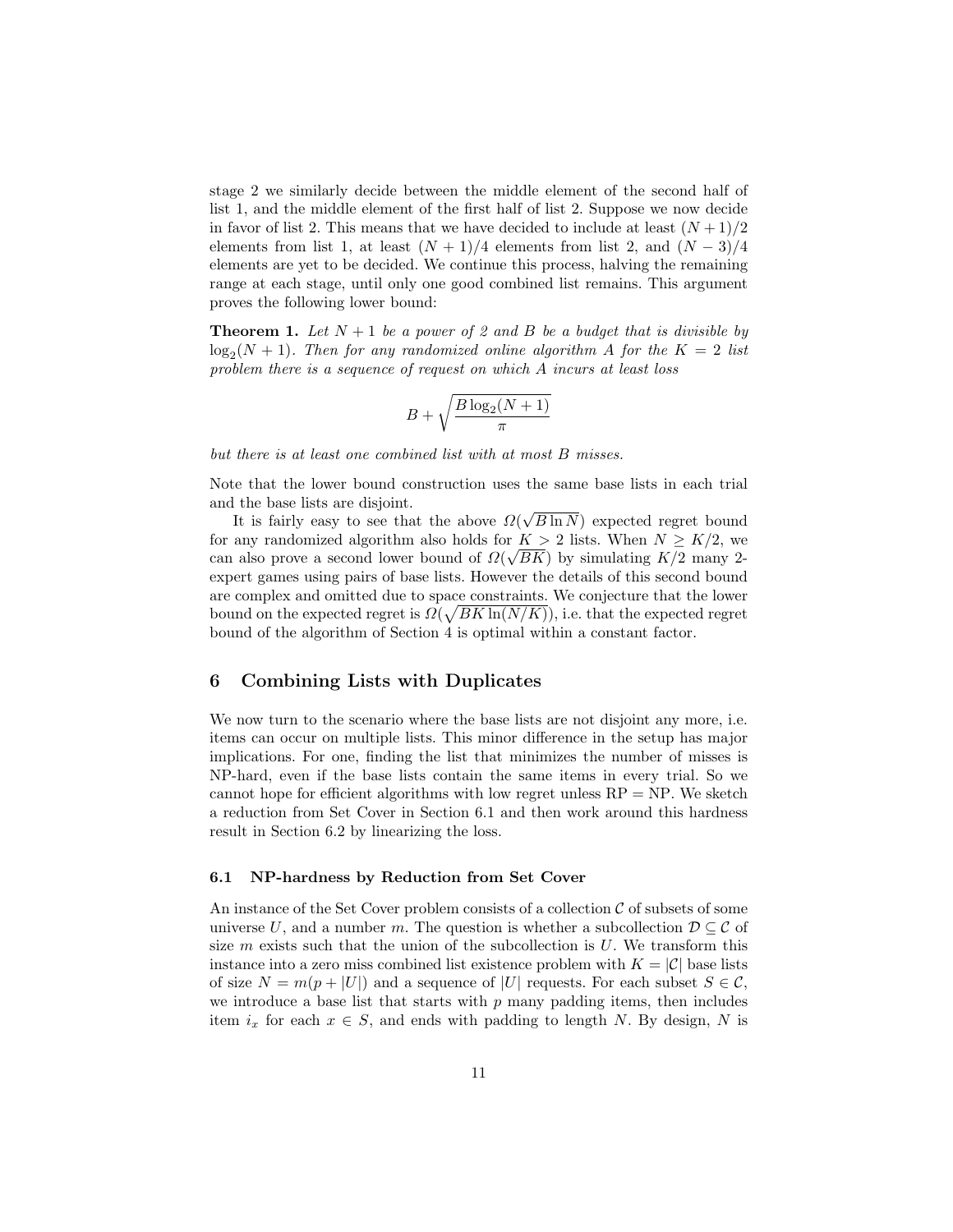such that a combined list can contain all non-padding items from  $m$  base lists. To ensure that it cannot contain non-padding items from  $m + 1$  base lists, we must have that  $(m+1)(p+1) > N$ . The least such p equals  $m(|U|-1)$ . The request sequence hits  $i_x$  for each  $x \in U$ .

If an  $m$ -cover exists, there is a combined list with zero loss. If not, then any combined list must miss at least one item. So an  $m$ -cover exists iff there is a combined list without any misses. Also unless RP=P, there cannot exist a polynomial time randomized algorithm with polynomial expected loss on request sequences for which there exists a combined list with no misses. (By polynomial we mean polynomial in  $N$  and  $K$ .)

If such an algorithm existed and achieved regret  $p(N, k)$  then one could present it with random requests chosen with replacement from the given request sequence. If there does not exist a combined list with zero misses, then for such random request the expected loss must be at least 1 over the length of the request sequence. By presenting the algorithm with polynomially many random requests, the expected loss is either bounded by  $p(N, k)$  or the expected loss must grow linearly in the number of requests. This clearly can be used to design a polynomial-time randomized decision procedure for the combined list problem we just showed to be NP-complete.

#### 6.2 Working around the hardness

When the lists are disjoint then in any trial the miss count  $\mathbf{M}(c)$  is 0 either 1 for any combined list c and the  $0/1$  loss is identical to  $\mathbf{M}(\mathbf{c})$ . When items can appear on multiple list, then  $\mathbf{M}(\mathbf{c})$  can be larger than 1, whereas the  $0/1$  loss is  $I(d - M(c))$ , where d is the number of duplicates of the requested item, and  $I(h) = 1$  if  $h = 0$  and 0 if  $h \ge 1$ . The above reductions show that we cannot hope for an efficient algorithm with small expected regret measured by the  $0/1$  loss when the items can appear on multiple lists. Observe that  $I(d-\mathbf{M}(c)) \leq \mathbf{M}(c)$ . Therefore, in this section we propose to replace the  $0/1$  loss  $I(d - M(c))$  by its upper bound  $M(c)$ . This amounts to linearizing the loss because  $M(c)$  =  $\sum_{k=1}^{K} M_{c_k,k}$ . Note that the  $0/1$  loss  $I(d - \mathbf{M}(c))$  decidedly does not decompose into a sum over the component of  $c$ .

This approach parallels how NP-hardness was avoided when learning disjunctions. There the  $0/1$  loss was replaced by the attribute loss which decomposes into a sum of the literals in the disjunction [Lit88]. This linearization of the loss is extensively discussed in [TW03].

Our efficient implementation of Hedge is based on the decomposition of the miss count and remains unchanged in the setting when items can appear on multiple lists. However,  $\mathbf{M}(\boldsymbol{c})$  now lies in [0, K] and the straightforward regret bounds have an additional factor of  $K$  due to the extended range. This means that in the case of combined lists the resulting regret bound has leading term

$$
\sqrt{2BK\ln \bigl|\mathbb{C}_{N,K}\bigr|}\;\approx\;\sqrt{2BK^2\ln (N+1)}.
$$

The additional range factor also appears in the regret of the FPL algorithm. Several method have been developed for eliminating the range factor. First, the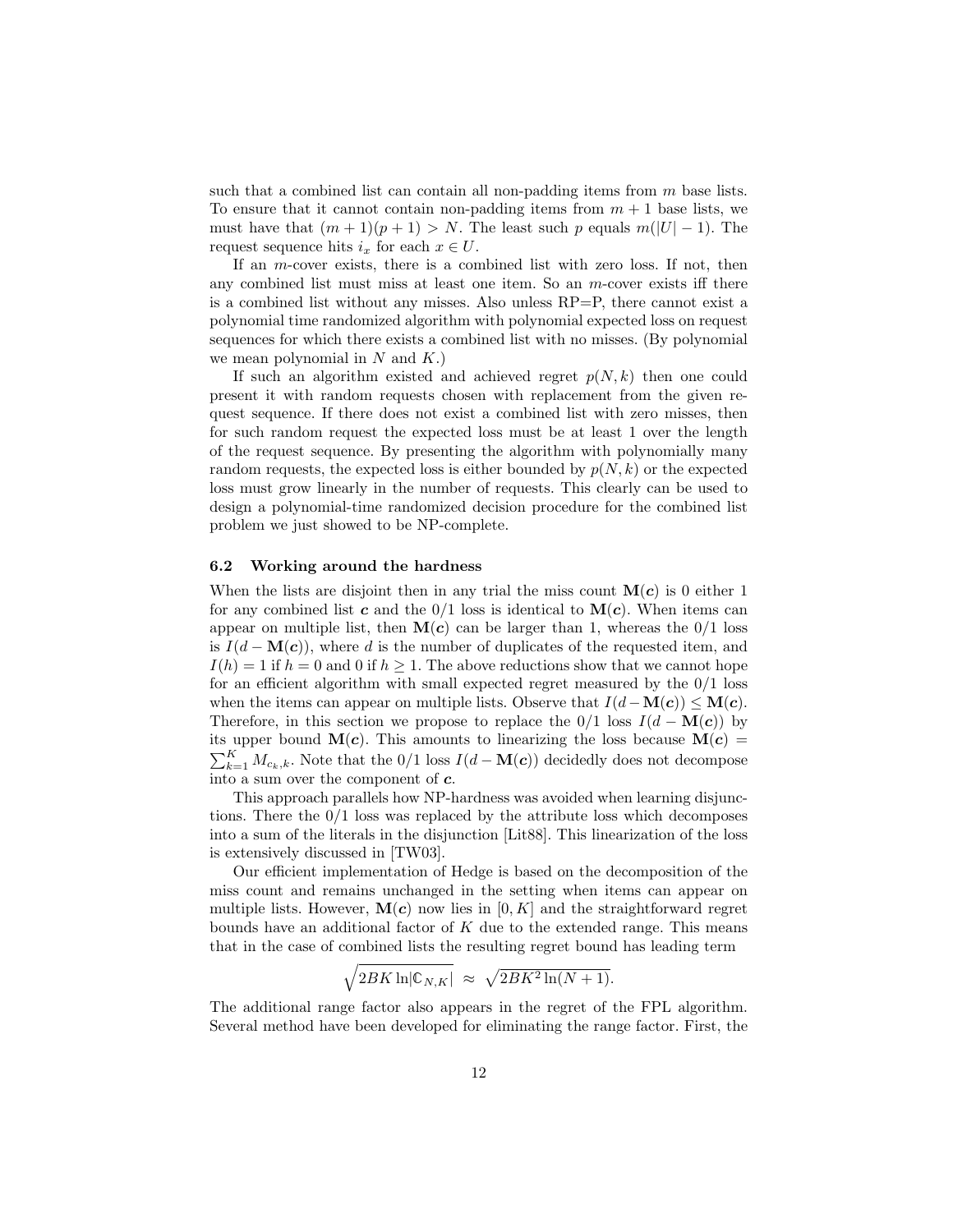range factor can be eliminated if the so called *unit rule* hold for the given loss and algorithm [KWK10]. However, there are simple counter examples for combined lists. Second, we can change the algorithm to the Component Hedge algorithm which has a range factor free regret bound with a leading term of

$$
\sqrt{4 B K \ln \frac{(N+K) e}{K}}.
$$

This algorithm maintains its uncertainty as a usage vector, i.e. an element of the convex hull of the  $(N + 1) \times K$  indicator matrices corresponding to the combined lists. The weight update involves a relative entropy projection onto this convex hull, which can be expressed using few linear equality constraints as a linear image of the flow polytope. This projection can be computed using an iterative algorithm, but it's convergence properties have not yet been analyzed [KWK10].

# 7 Open problems

In summary, we hope that we opened up a new approach for combining lists (of the same size  $N$ ). We invented a new notion of mixture of such base lists in which the sizes of the top segments that were chosen from each list sum to N. We developed an efficient algorithm that implicitly maintains a mixture over exponentially many combined lists and proved regret bounds that are tight over exponentially many combined lists and proved regret bounds that are tight within a factor of  $\min(\sqrt{K}, \sqrt{\ln(N/K)})$ . Besides proving a tight lower bound for the  $K > 2$  list case (notoriously hard), our approach leaves many open questions:

- We have ignored the question of how to rank the items within the combined list. Our notion of loss simply charges one unit depending on whether the requested item is in the combined list or not. Ideally, the combined list should be ranked and we would like to develop online algorithms for the case when the cost is proportional to how close each request is to the top of the list. One idea is to overlay N algorithms optimized for combined list sizes  $1,2,\ldots,N$ . Intuitively the item i on the list would miss the combined lists of size  $1, 2, \ldots$ ,  $i-1$  and incur loss proportional to  $i-1$ . However this approach will only work when the the combined lists of size less than  $i$  are contained in the list of size i. So far we were not able to achieve good regret bounds with this approach.
- In caching applications it costs to change the "real cache" because items need to be reloaded. Our online algorithms currently ignore the reloading costs and this is particularly egregious for the probabilistic algorithms. The Shrinking Dartboard Algorithm, a method for lazily updating the expert followed by the Hedge algorithm was developed in [GVW10], and seems quite readily applicable to our setting. The Follow-the-Lazy-Leader algorithm [KV05] is another method requiring fewer updates. Also some good practical heuristics for reloading were given in [Gra03, GWBA02]. However no performance guarantees were provided for these heuristics.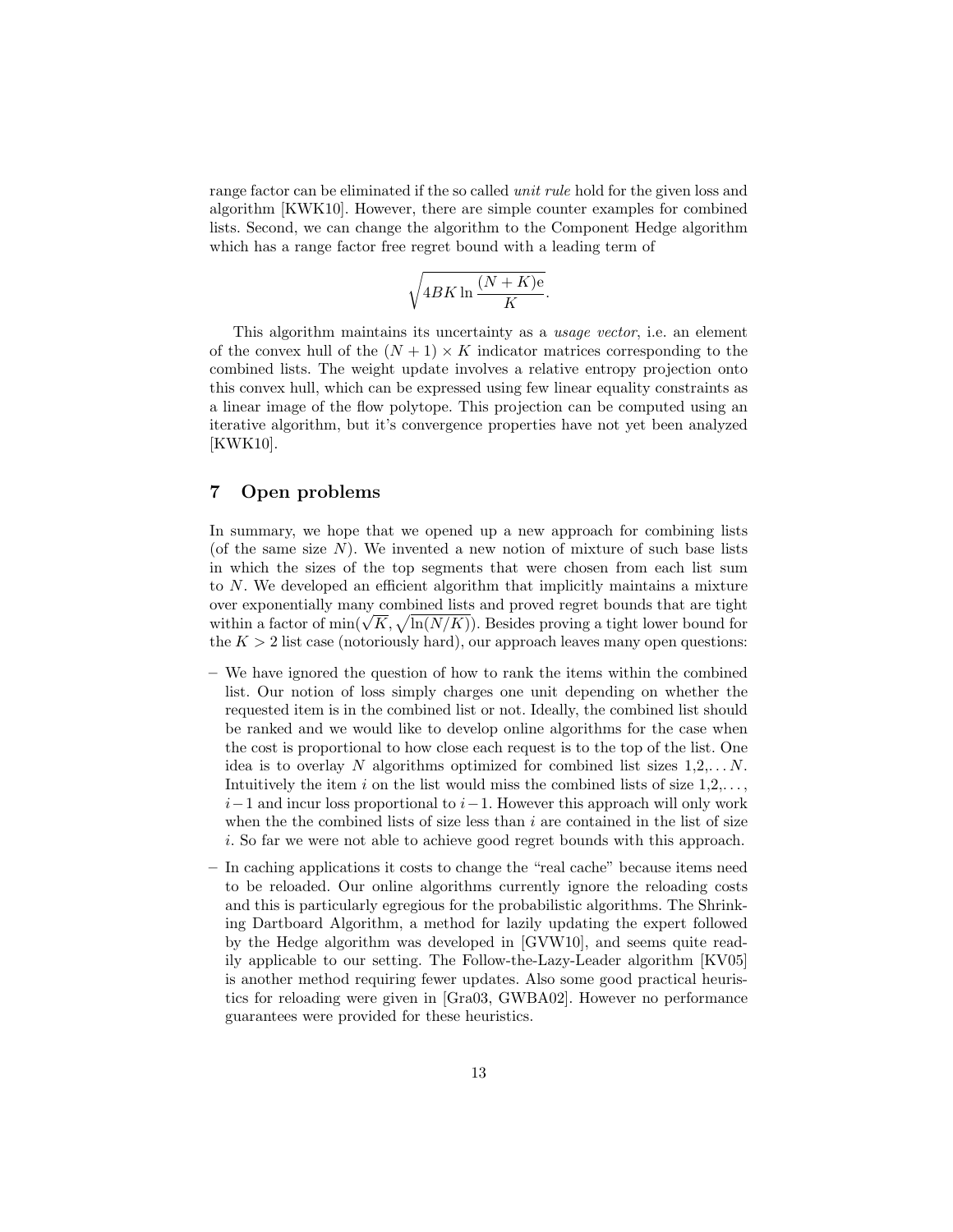– At this point our algorithm is designed to achieve small regret compared to the best fixed combined list chosen in hindsight. In the expert setting there is a long history of algorithms that can handle the case when the best expert is allowed to shift over time. This is achieved by first doing an exponential update and then mixing in a bit of either the uniform distribution over all experts or the average of all past distributions over the experts [HW98, BW02, GLL05]. In all experimental evaluations that the authors are aware of, it was crucial to extend the online algorithms to the shifting expert case [HLSS00, GWBA02]. It is a tedious but straightforward exercise to mix in a bit of the uniform distribution into the dynamic programming algorithm of Section 4, thus implementing the Fixed Share algorithm from [HW98]. The method is again based on recurrences, and maintains all weights implicitly. However, it adds an  $O(T^2)$  factor to the running time of our current algorithm. We don't know how to do the fancier method efficiently, which mixes in a bit of the past average distribution. The reason is that the exponential weight updates on the  $N<sup>K</sup>$  many combined lists seem to be at loggerheads with mixing in the past average weight. The resulting update is neither multiplicative nor additive and makes it difficult to implicitly maintain the weights.

In this respect Component Hedge [KWK10] may have the advantage, as mixing in the past average usage vector can be done in constant time per component per trial. However, for this approach to be viable, an efficient implementation of the required relative entropy projections must be found.

– This paper is theoretical in that we focus on models for which we can prove regret bounds. However it would be useful to do practical experiments of the type done in [Gra03, GWBA02]. This would require us to blend the methods developed here with heuristics for handling for example the reloading issue.

Acknowledgments Thanks to Anindya Sen and Corrie Scalisi for valuable ground work on this problem as part of a class and a Master's project [SS07, Sca07]. Thanks to Jyrki Kivinen for generous brainstorming.

#### References

- [AHR08] Jacob Abernethy, Elad Hazan, and Alexander Rakhlin. Competing in the dark: An efficient algorithm for bandit linear optimization. In *Proceedings* of the 21st Annual Conference on Learning Theory, July 2008.
- [AWY08] J. Abernethy, M. K. Warmuth, and J. Yellin. Optimal strategies for random walks. In Proceedings of the 21st Annual Conference on Learning Theory, July 2008.
- [BCD<sup>+</sup>06] David Bremner, Timothy M. Chan, Erik D. Demaine, Jeff Erickson, Ferran Hurtado, John Iacono, Stefan Langerman, and Perouz Taslakian. Necklaces, convolutions, and  $x + y$ . In Algorithms ESA 2006, volume 4168 of Lecture Notes in Computer Science, pages 160–171. Springer, 2006.
	- [BW02] O. Bousquet and M. K. Warmuth. Tracking a small set of experts by mixing past posteriors. Journal of Machine Learning Research, 3:363–396, 2002.
- [CBL09] Nicolò Cesa-Bianchi and Gábor Lugosi. Combinatorial bandits. In Proceedings of the 22nd Annual Conference on Learning Theory, June 2009.